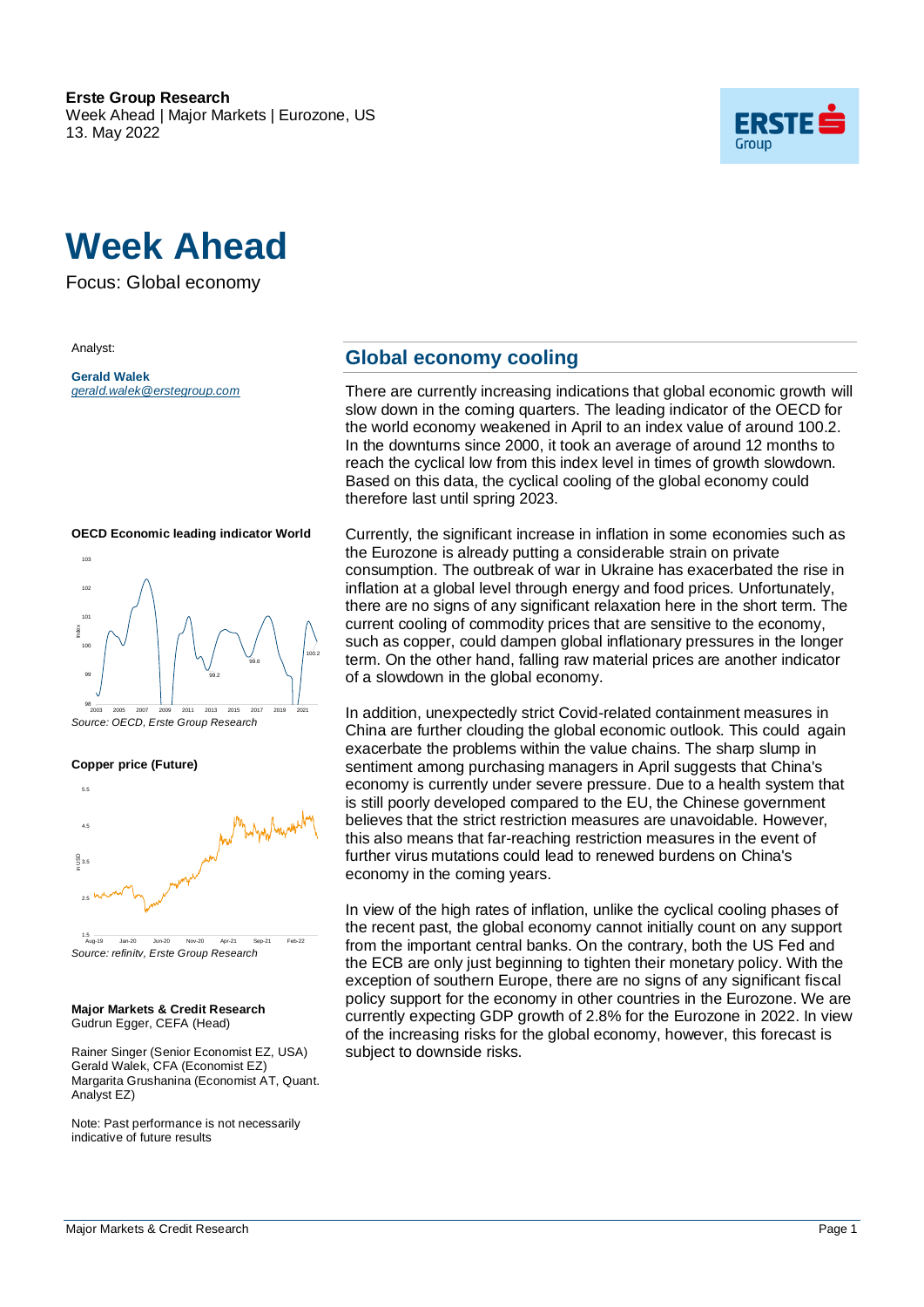Week Ahead | Major Markets | Eurozone, USA 13. May 2022

### **Economic calendar**

| <b>Ctry</b>     | <b>Date</b> | <b>Time</b> | <b>Release</b>   | <b>Period</b> | <b>Consens</b> | <b>Prior</b> |
|-----------------|-------------|-------------|------------------|---------------|----------------|--------------|
| <b>Eurozone</b> |             |             |                  |               |                |              |
| EA              | 17-May      | 11:00       | GDP q/q          | 1Q P          | 0.2%           | 0.2%         |
| EA              | 17-May      | 11:00       | GDP $y/y$        | 1Q P          | 5.0%           | 5.0%         |
| <b>USA</b>      |             |             |                  |               |                |              |
|                 | 17-May      | 14:30       | Retail Sales mom | Apr           | 0.9%           | 0.7%         |

**China**

### **Central bank events**

|            | <b>Date</b> | Time  | <b>Representative</b> | <b>Forum</b> | Location                                             |
|------------|-------------|-------|-----------------------|--------------|------------------------------------------------------|
| <b>ECB</b> | 17-May      | 19:00 | Christine Lagarde     | speech       | Soroptimist International-Club                       |
|            | 19-May      | 08:30 | Luis de Guindos       | speech       | Program on International<br><b>Financial Systems</b> |
| Fed        | 17-May      | 18:00 | Jerome Powell         | discussion   | Wall Street Journal                                  |

*Source: Market Data Provider, ECB, Federal Reserve, Erste Group Research*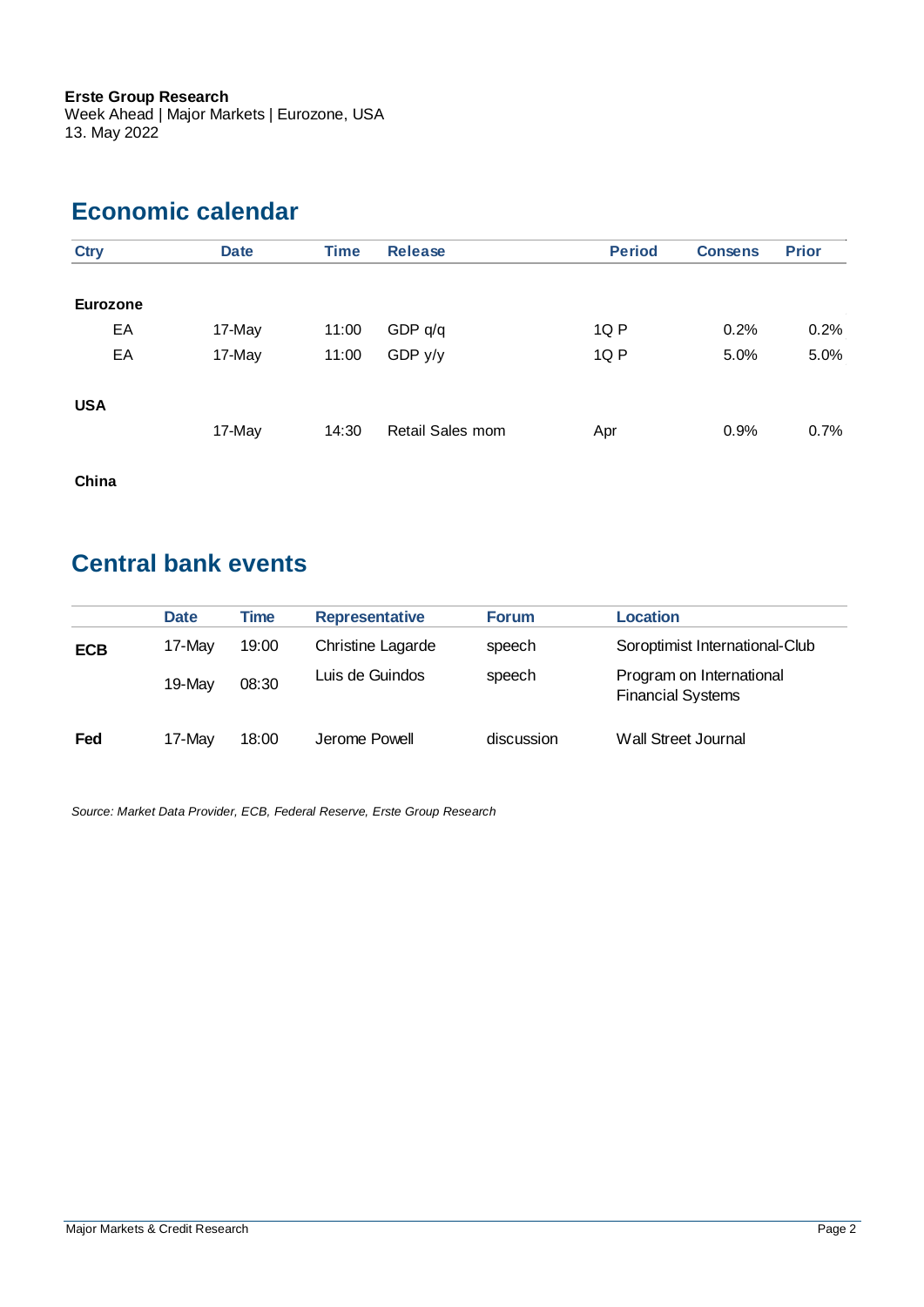#### **Erste Group Research** Week Ahead | Major Markets | Eurozone, USA 13. May 2022

### **Forex and government bond markets**

**Exchange rates EUR: USD, CHF, GBP and JPY** Changes compared to last week



#### **US Treasuries yield curve** Changes compared to last week



**Eurozone spreads vs. Germany** 10Y government bonds



*Source: Market Data Provider, Erste Group Research Source: Market Data Provider, Erste Group Research*

#### **DE Bund yield curve** Changes compared to last week



*Source: Market Data Provider, Erste Group Research Source: Market Data Provider, Erste Group Research*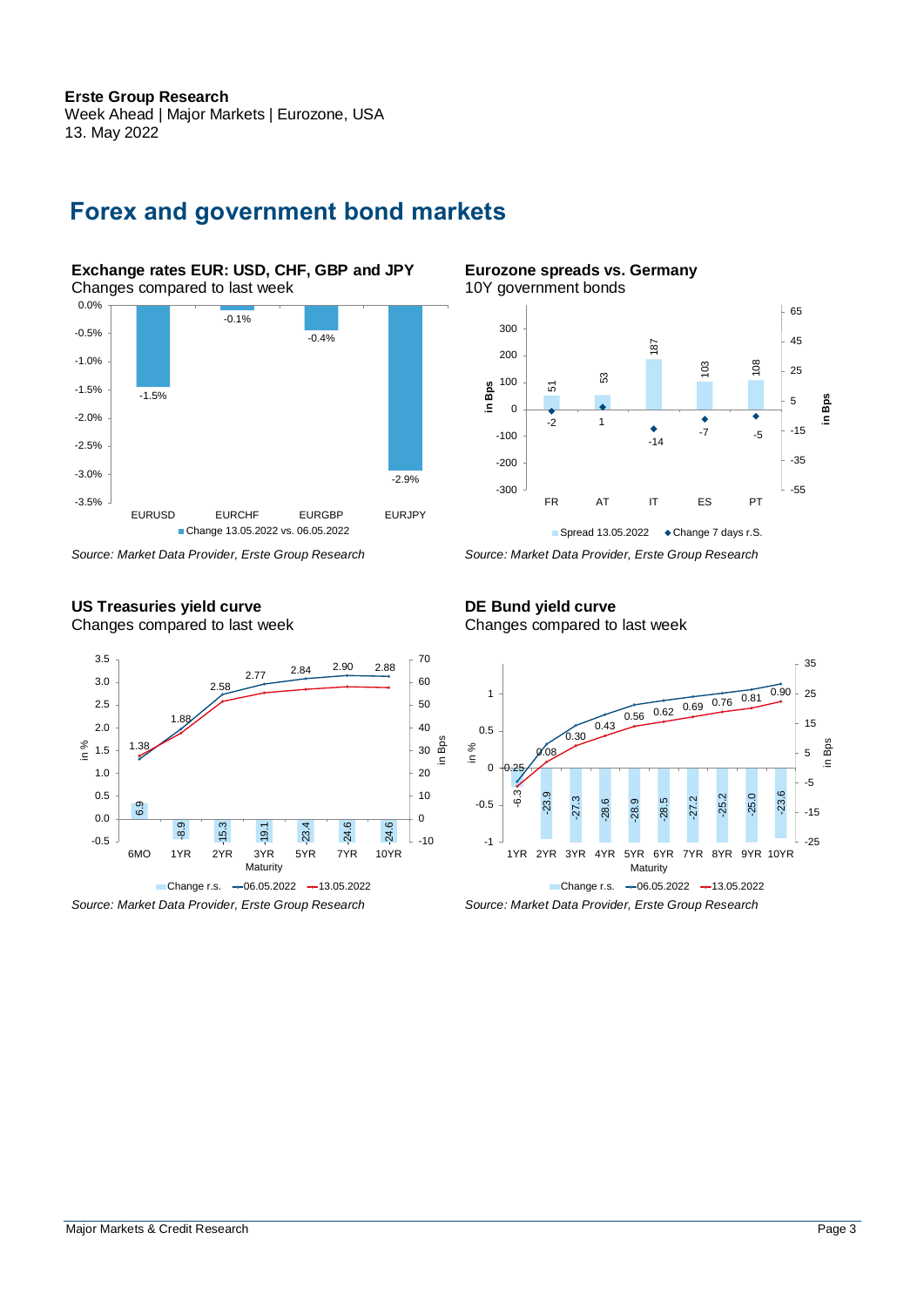Week Ahead | Major Markets | Eurozone, USA 13. May 2022

### **Forecasts<sup>1</sup>**

| <b>GDP</b>              | 2020    | 2021          |            | 2022              | 2023                |                 |
|-------------------------|---------|---------------|------------|-------------------|---------------------|-----------------|
| Eurozone                | $-6.5$  | 5.3           |            | 2.8               | 2.6                 |                 |
| <b>US</b>               | $-3.5$  | 5.7           |            | 2.6               | 2.1                 |                 |
|                         |         |               |            |                   |                     |                 |
| Inflation               | 2020    | 2021          |            | 2022              | 2023                |                 |
| Eurozone                | 0.3     | 2.6           |            | $\uparrow$<br>6.4 | 2.4<br>$\uparrow$   |                 |
| <b>US</b>               | 1.2     | 4.7           |            | 6.4               | 2.0                 |                 |
|                         |         |               |            |                   |                     |                 |
| Interest rates          | current | <b>Jun.22</b> |            | <b>Sep.22</b>     | Dec.22              | Mar.23          |
| <b>ECB MRR</b>          | 0.00    | 0.00          |            | $0.25$ 1          | $0.50$ 1            | 0.50            |
| <b>ECB Deposit Rate</b> | $-0.50$ | $-0.50$       |            | $0.00$ ↑          | $0.25$ ↑            | 0.25            |
| <b>3M Euribor</b>       | $-0.41$ | $-0.33$       | $\uparrow$ | $0.00$ 1          | $0.07$ <sup>↑</sup> | 0.25            |
| Germany Govt. 10Y       | 0.90    | 0.70          | $\uparrow$ | 0.70              | 0.80                | 0.90            |
| Swap 10Y                | 1.68    | 1.50          | $\uparrow$ | 1.50 $\uparrow$   | 1.50 $1$            | 1.40 $\uparrow$ |
|                         |         |               |            |                   |                     |                 |
| Interest rates          | current | <b>Jun.22</b> |            | Sep.22            | <b>Dec.22</b>       | <b>Mar.23</b>   |
| Fed Funds Target Rate*  | 0.83    | 1.38          |            | 1.88              | 2.38                | 2.38            |
| 3M Libor                | 1.42    | 1.63          |            | 2.04              | 2.46                | 2.46            |
| US Govt. 10Y            | 2.89    | 2.60          |            | 2.60              | 2.50                | 2.50            |
| <b>EURUSD</b>           | 1.04    | 1.08          |            | 1.13              | 1.13                | 1.15            |
| *Mid of target range    |         |               |            |                   |                     |                 |

*In case of changes to our forecasts compared to the previous issue, arrows show the direction of the change. Source: Market Data Provider, Erste Group Research*

<sup>&</sup>lt;sup>1</sup> Note: In accordance with regulations, we are obliged to issue the following statement: Forecasts are not a reliable indicator of future performance.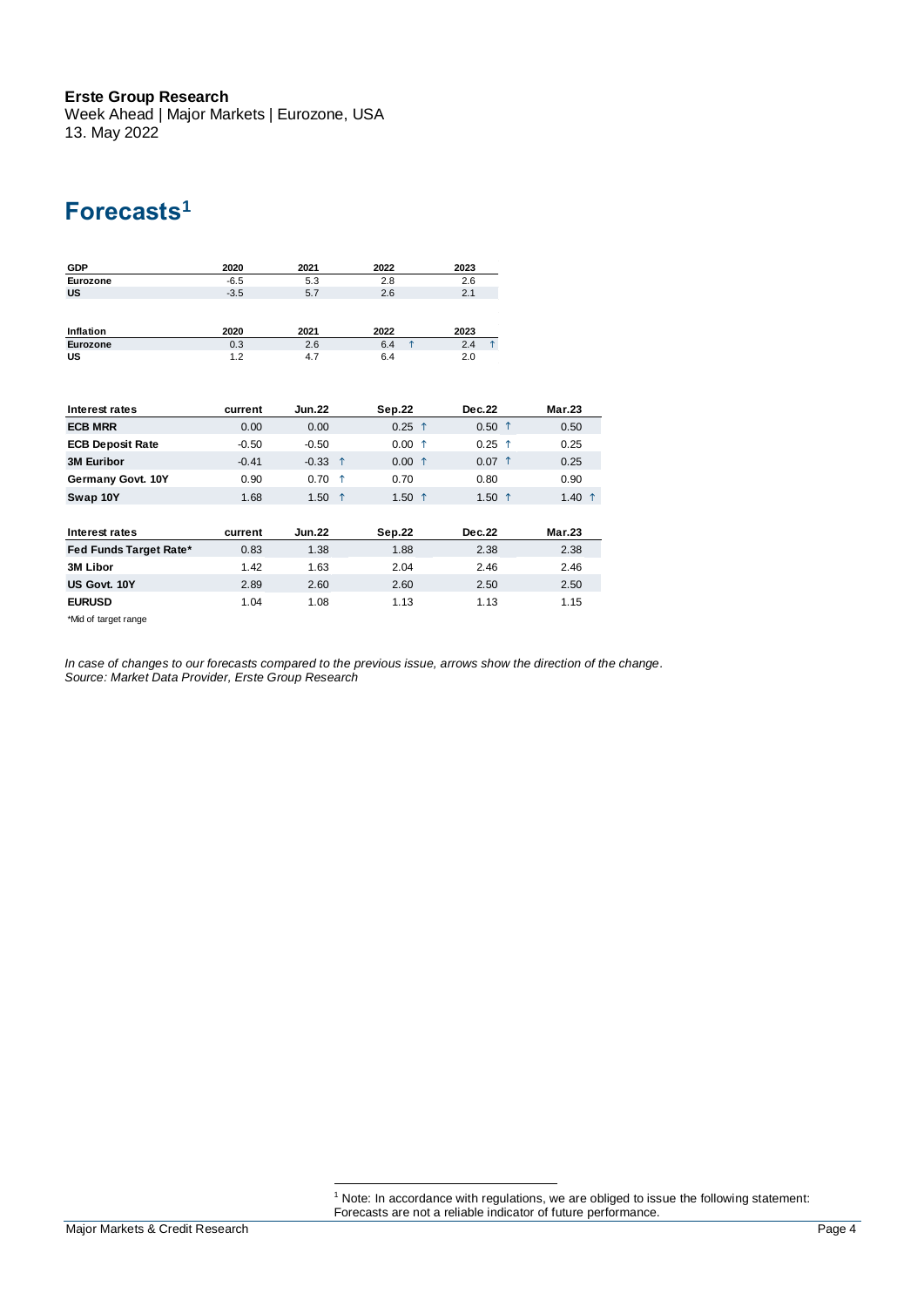Week Ahead | Major Markets | Eurozone, USA 13. May 2022

## **Contacts**

| Group Research                                                                                             |                                                          | <b>Fixed Income Institutional Sales</b>                                         |                                                                                                      |
|------------------------------------------------------------------------------------------------------------|----------------------------------------------------------|---------------------------------------------------------------------------------|------------------------------------------------------------------------------------------------------|
| Head of Group Research<br>Friedrich Mostböck, CEFA®, CESGA®                                                | +43 (0) 5 0100 11902                                     | <b>Group Securities Markets</b><br>Head: Thomas Einramhof                       | +43 (0) 50100 84432                                                                                  |
| CEE Macro/Fixed Income Research<br>Head: Juraj Kotian (Macro/FI)<br>Katarzyna Rzentarzewska (Fixed income) | +43 (0) 5 0100 17357<br>+43 (0) 5 0100 17356             | <b>Institutional Distribution Core</b><br>Head: Jürgen Niemeier                 | +49 (0)30 8105800 5503                                                                               |
| Katarina Gumanova<br>Croatia/Serbia                                                                        | +43 (0) 5 0100 17336                                     | Institutional Distribution DACH+<br>Head: Marc Friebertshäuser<br>Bernd Bollhof | +49 (0) 711 810400 5540<br>+49 (0)30 8105800 5525                                                    |
| Alen Kovac (Head)<br>Mate Jelić<br>Ivana Rogic                                                             | +385 72 37 1383<br>+385 72 37 1443<br>+385 72 37 2419    | Andreas Goll<br>Mathias Gindele<br>Ulrich Inhofner<br>Sven Kienzle              | +49 (0) 711 810400 5561<br>+49 (0) 711 810400 5562<br>+43 (0)5 0100 85544<br>+49 (0) 711 810400 5541 |
| Czech Republic                                                                                             |                                                          | Rene Klasen                                                                     | +49 (0)30 8105800 5521                                                                               |
| David Navratil (Head)<br>Jiri Polansky<br>Michal Skorepa                                                   | +420 956 765 439<br>+420 956 765 192<br>+420 956 765 172 | Christopher Lampe-Traupe<br>Karin Rattay<br>Michael Schmotz<br>Klaus Vosseler   | +49 (0)30 8105800 5523<br>+43 (0) 5 0100 84118<br>+43 (0) 5 0100 85542<br>+49 (0) 711 810400 5560    |
| Hungary<br>Orsolya Nyeste<br>János Nagy                                                                    | +361 268 4428<br>+361 272 5115                           | Slovakia<br>Šarlota Šipulová<br>Monika Směliková                                | +421 2 4862 5619<br>+421 2 4862 5629                                                                 |
|                                                                                                            |                                                          | Institutional Distribution CEE & Insti AM CZ                                    |                                                                                                      |
| Romania<br>Ciprian Dascalu (Head)                                                                          | +40 3735 10108                                           | Head: Antun Burić                                                               | +385 (0) 7237 2439                                                                                   |
| Eugen Sinca<br>Dorina Ilasco                                                                               | +40 3735 10435<br>+40 3735 10436                         | Jaromir Malak                                                                   | +43 (0) 5 0100 84254                                                                                 |
| Vlad Nicolae Ionita                                                                                        | +40 7867 15618                                           | Czech Republic<br>Head: Ondrej Cech<br>Milan Bartoš                             | +420 2 2499 5577<br>+420 2 2499 5562                                                                 |
| Slovakia<br>Maria Valachyova (Head)                                                                        | +421 2 4862 4185                                         | Jan Porvich                                                                     | +420 2 2499 5566                                                                                     |
| Matej Hornak                                                                                               | +421 902 213 591                                         | Institutional Asset Management Czech Republic                                   |                                                                                                      |
| Major Markets & Credit Research                                                                            |                                                          | Head: Petr Holeček                                                              | +420 956 765 453                                                                                     |
| Head: Gudrun Egger, CEFA®                                                                                  | +43 (0) 5 0100 11909                                     | Petra Maděrová<br>Martin Peřina                                                 | +420 956 765 178<br>+420 956 765 106                                                                 |
| Ralf Burchert, CEFA® (Sub-Sovereigns & Agencies)<br>Hans Engel (Global Equities)                           | +43 (0) 5 0100 16314<br>+43 (0) 5 0100 19835             | David Petráček                                                                  | +420 956 765 809                                                                                     |
| Margarita Grushanina (Austria, Quant Analyst)                                                              | +43 (0) 5 0100 11957                                     | Blanka Weinerová<br>Petr Valenta                                                | +420 956 765 317<br>+420 956 765 140                                                                 |
| Peter Kaufmann, CFA® (Corporate Bonds)<br>Heiko Langer (Financials & Covered Bonds)                        | +43 (0) 5 0100 11183<br>+43 (0) 5 0100 85509             | Croatia                                                                         |                                                                                                      |
| Stephan Lingnau (Global Equities)                                                                          | +43 (0) 5 0100 16574                                     | Head: Antun Burić                                                               | +385 (0)7237 2439                                                                                    |
| Carmen Riefler-Kowarsch (Financials & Covered Bonds)                                                       | +43 (0) 5 0100 19632                                     | Zvonimir Tukač<br>Natalija Zujic                                                | +385 (0) 7237 1787<br>+385 (0)7237 1638                                                              |
| Rainer Singer (Euro, US)<br>Bernadett Povazsai-Römhild, CEFA® (Corporate Bonds)                            | +43 (0) 5 0100 17331<br>+43 (0) 5 0100 17203             | Hungary                                                                         |                                                                                                      |
| Elena Statelov, CIIA® (Corporate Bonds)                                                                    | +43 (0) 5 0100 19641                                     | Head: Peter Csizmadia<br>Gábor Bálint                                           | +36 1 237 8211<br>+36 1 237 8205                                                                     |
| Gerald Walek, CFA® (Euro, CHF)                                                                             | +43 (0) 5 0100 16360                                     | Adám Szönyi                                                                     | +36 1 237 8213                                                                                       |
| <b>CEE Equity Research</b>                                                                                 |                                                          | Romania and Bulgaria<br>Head: Octavian Florin Munteanu                          |                                                                                                      |
| Head: Henning Eßkuchen<br>Daniel Lion, CIIA® (Technology, Ind. Goods&Services)                             | +43 (0) 5 0100 19634<br>+43 (0) 5 0100 17420             |                                                                                 | +40 746128914                                                                                        |
| Michael Marschallinger, CFA®                                                                               | +43 (0) 5 0100 17906                                     | <b>Group Institutional Equity Sales</b>                                         |                                                                                                      |
| Nora Nagy (Telecom)                                                                                        | +43 (0)5 0100 17416                                      | Head: Brigitte Zeitlberger-Schmid<br>Werner Fürst                               | +43 (0) 50100 83123<br>+43 (0) 50100 83121                                                           |
| Christoph Schultes, MBA, CIIA® (Real Estate)<br>Thomas Unger, CFA® (Banks, Insurance)                      | +43 (0) 5 0100 11523<br>+43 (0) 5 0100 17344             | Josef Kerekes                                                                   | +43 (0) 50100 83125                                                                                  |
| Vladimira Urbankova, MBA (Pharma)                                                                          | +43 (0) 5 0100 17343                                     | Czech Republic<br>Head: Michal Rizek                                            | +420 224 995 537                                                                                     |
| Martina Valenta, MBA                                                                                       | +43 (0) 5 0100 11913                                     | Jiří Fereš                                                                      | +420 224 995 554                                                                                     |
| Croatia/Serbia                                                                                             |                                                          | Martin Havlan<br>Pavel Krabička                                                 | +420 224 995 551<br>+420 224 995 411                                                                 |
| Mladen Dodig (Head)<br>Anto Augustinovic                                                                   | +381 11 22 09178<br>+385 72 37 2833                      | Poland                                                                          |                                                                                                      |
| Magdalena Basic                                                                                            | +385 72 37 1407                                          | Head: Jacek Jakub Langer                                                        | +48 22 257 5711                                                                                      |
| Davor Spoljar, CFA®                                                                                        | +385 72 37 2825                                          | Tomasz Galanciak<br>Wojciech Wysocki                                            | +48 22 257 5715<br>+48 22 257 5714                                                                   |
| Czech Republic                                                                                             |                                                          | Przemyslaw Nowosad                                                              | +48 22 257 5712                                                                                      |
| Petr Bartek (Head)                                                                                         | +420 956 765 227                                         | Grzegorz Stepien<br>Croatia                                                     | +48 22 257 5713                                                                                      |
| Jan Safanek                                                                                                | +420 956 765 218                                         | Matija Tkalicanac                                                               | +385 72 37 21 14                                                                                     |
| Hungary                                                                                                    |                                                          | Hungary<br>Nandori Levente                                                      | +36 1 23 55 141                                                                                      |
| József Miró (Head)<br>András Nagy                                                                          | +361 235 5131<br>+361 235 5132                           | Krisztian Kandik                                                                | +36 1 23 55 162                                                                                      |
| Tamas Pletser, CFA'                                                                                        | +361 235 5135                                            | Balasz Zankay<br>Romania                                                        | +36 1 23 55 156                                                                                      |
| Poland                                                                                                     |                                                          | Liviu Avram                                                                     | +40 3735 16569                                                                                       |
| Cezary Bernatek (Head)                                                                                     | +48 22 257 5751                                          | Group Fixed Income Securities Markets                                           |                                                                                                      |
| Piotr Bogusz<br>Łukasz Jańczak                                                                             | +48 22 257 5755<br>+48 22 257 5754                       | Head: Goran Hoblaj                                                              | +43 (0)50100 84403                                                                                   |
| Krzysztof Kawa                                                                                             | +48 22 257 5752                                          |                                                                                 |                                                                                                      |
| Jakub Szkopek                                                                                              | +48 22 257 5753                                          | <b>FISM Flow</b><br>Head: Aleksandar Doric                                      | +43 (0) 5 0100 87487                                                                                 |
| Romania                                                                                                    |                                                          | Margit Hraschek                                                                 | +43 (0) 5 0100 84117                                                                                 |
| Caius Rapanu                                                                                               | +40 3735 10441                                           | Christian Kienesberger<br>Ciprian Mitu                                          | +43 (0) 5 0100 84323<br>+43 (0) 5 0100 85612                                                         |
| Group Markets                                                                                              |                                                          | Bernd Thaler<br>Zsuzsanna Toth<br>Poland:                                       | +43 (0) 5 0100 84119<br>+36-1-237 8209                                                               |
| Head of Group Markets<br>O swald Huber                                                                     | +43 (0) 5 0100 84901                                     | Pawel Kielek                                                                    | +48 22 538 6223                                                                                      |
| Group Markets Retail and Agency Business<br>Head: Christian Reiss                                          | +43 (0) 5 0100 84012                                     | Michal Jarmakowicz                                                              | +43 50100 85611                                                                                      |
| Markets Retail Sales AT                                                                                    |                                                          | Group Fixed Income Securities Trading<br>Head: Goran Hoblaj                     | +43 (0) 50100 84403                                                                                  |
| Head: Markus Kaller                                                                                        | +43 (0) 5 0100 84239                                     | Group Equity Trading & Structuring<br>Head: Ronald Nemec                        | +43 (0)50100 83011                                                                                   |
| Group Markets Execution<br>Head: Kurt Gerhold                                                              | +43 (0) 5 0100 84232                                     | <b>Business Support</b><br>Bettina Mahoric                                      | +43 (0)50100 86441                                                                                   |
| Retail & Sparkassen Sales<br>Head: Uwe Kolar                                                               | +43 (0) 5 0100 83214                                     |                                                                                 |                                                                                                      |